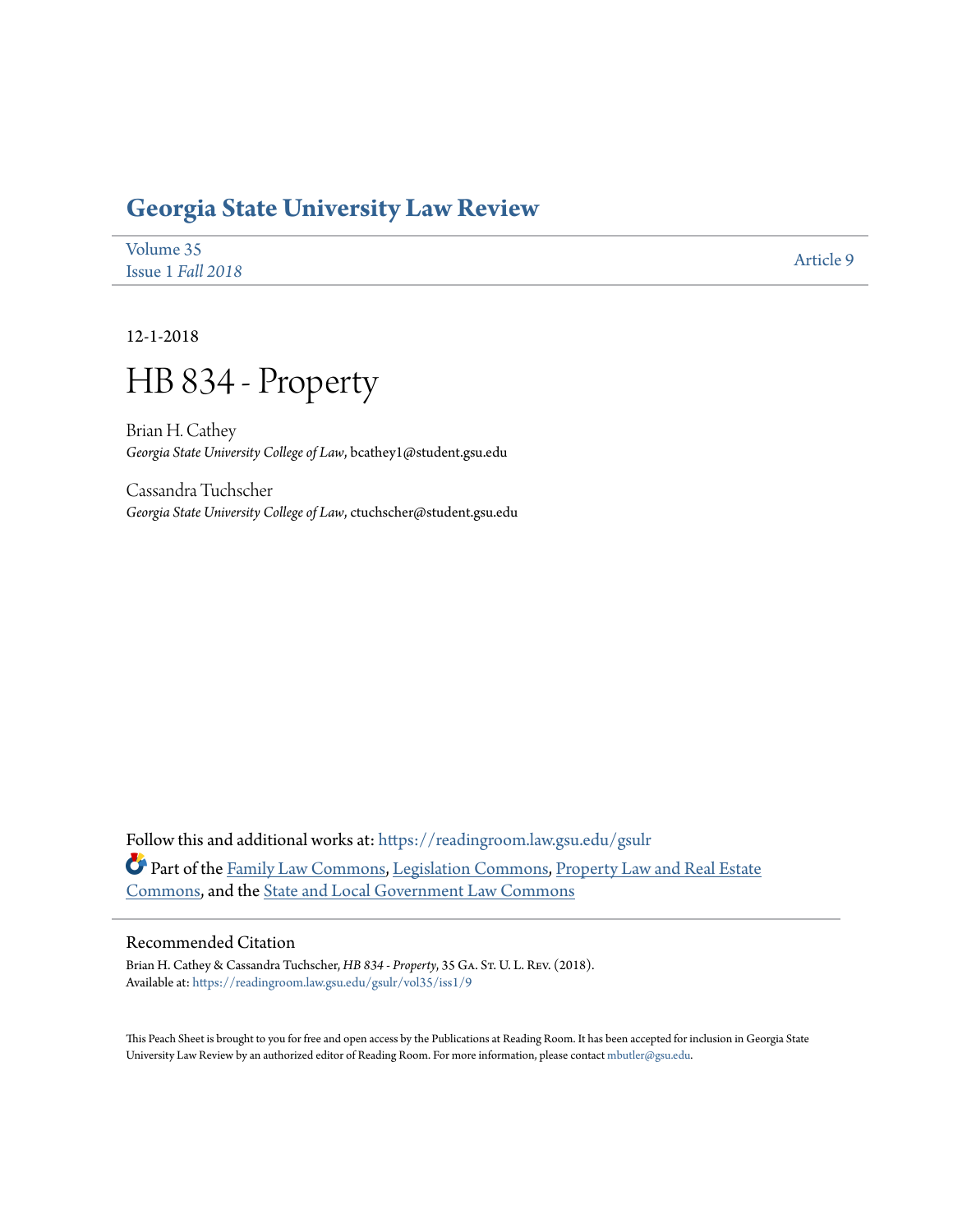# **PROPERTY**

*Landlord and Tenant: Amend Section 3 of Article 1 of Chapter 13 of Title 19, Section 23 of Article 1 of Chapter 7 of Title 44, and Section 33, 34, and 35 of Article 2 of Chapter 7 of Title 44 of the Official Code of Georgia Annotated, Relating to Filing of Petition Seeking Relief from Family Violence, Granting of Temporary Relief Ex Parte, Hearing, Dismissal of Petition Upon Failure to Hold Hearing, and Procedural Advice for Victims, and Landlord and Tenant, Respectively, so as to Clarify Matters Concerning the Effect of a Temporary Ex Parte Order and the Length of Time it is Effective; Provide for the Termination of a Residential Rental Agreement Under Circumstances Involving Family Violence; Provide for Definitions; Provide for Notice and Terms of Termination; Provide for Applicability; Revise the Procedures Between the Landlord and Tenant for the Listing of Damages Before and After a Tenancy; Clarify Provisions Relating to the Return of a Security Deposit and Actions Related Thereto; Provide for Related Matters; Repeal Conflicting Laws; And for Other Purposes* 

| <b>CODE SECTIONS:</b>  | $§ 19-13-3$ (amended),<br>O.C.G.A.      |
|------------------------|-----------------------------------------|
|                        | §§ 44-7-23<br>$(new), -33, -34, -35$    |
|                        | (amended)                               |
| <b>BILL NUMBER:</b>    | HB 834                                  |
| <b>ACT NUMBER:</b>     | 482                                     |
| <b>GEORGIA LAWS:</b>   | 2018 Ga. Laws 969                       |
| SUMMARY:               | The Act allows a victim of domestic     |
|                        | violence to terminate his or her        |
|                        | residential rental agreement without an |
|                        | early termination penalty if the victim |
|                        | receives a court order related to that  |
|                        | family violence.                        |
| <b>EFFECTIVE DATE:</b> | July 1, 2018                            |

1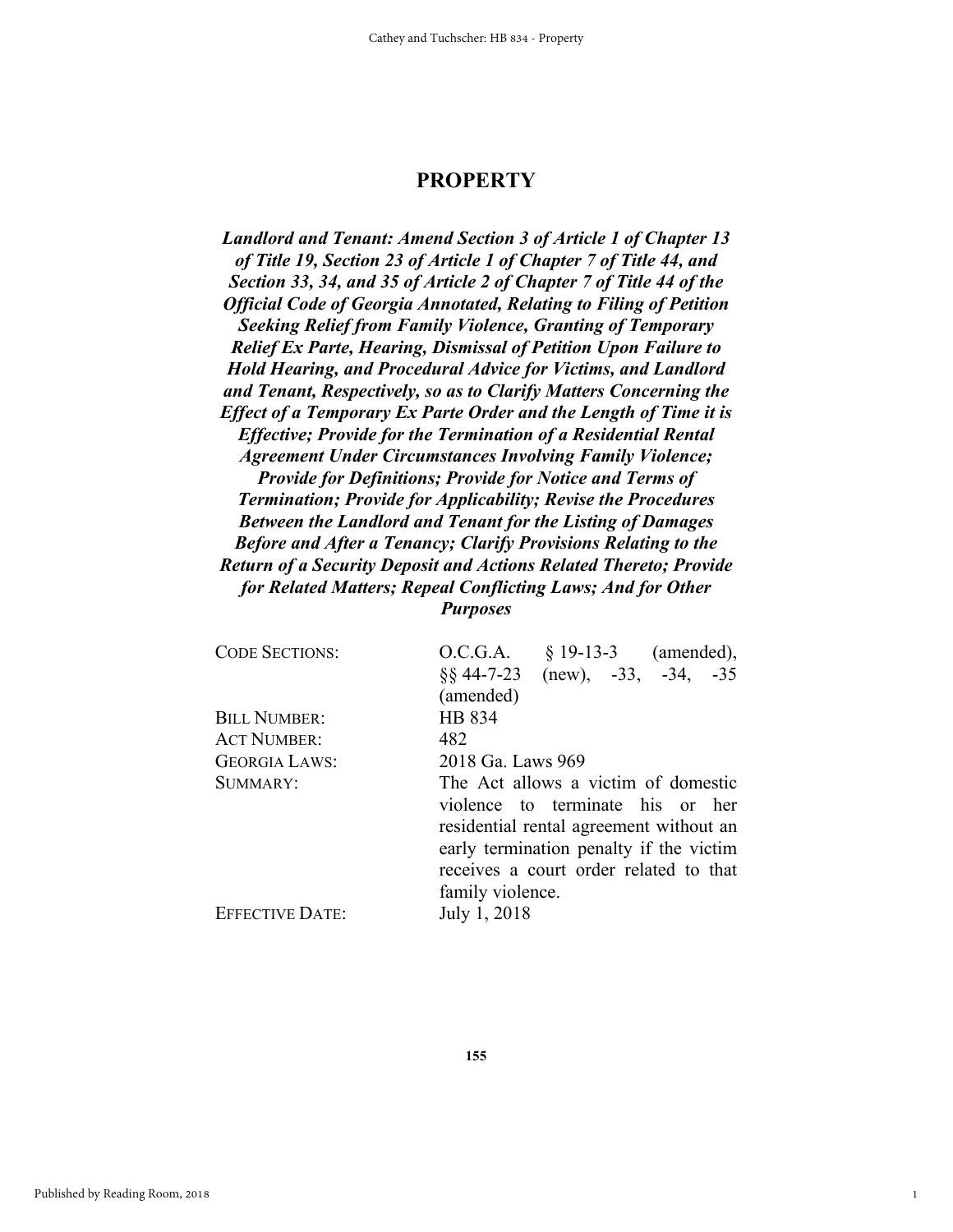# *History*

"All too often, victims of domestic violence are asked, 'Why didn't you leave?' And often it is because they cannot afford to."<sup>1</sup> In fact, this financial obstacle appeared in the very first case Greg Lockland reviewed in his job as a fatality review coordinator.<sup>2</sup> In that case, the domestic abuse victim had a particular concern before she was killed: She agonized over breaking her lease.<sup>3</sup>

Like those in other states, Georgia citizens frequently suffer acts of domestic violence. Although a significant portion of domestic violence goes unreported, law enforcement officers responded to  $63,122$  family violence incidents in Georgia in  $2016<sup>4</sup>$  an average of approximately one every eight minutes. Georgia also had 149 deaths related to domestic violence in  $2017<sup>5</sup>$  In 2016, Georgia courts entered 12,765 temporary family violence orders and 5,359 longerterm family violence orders.<sup>6</sup>

Places of residence play a significant role in Georgia's domestic violence issue. Of the cases reviewed for the 2017 Georgia Domestic Violence Fatality Review Annual Report, 84% of the non-stalking domestic violence fatalities occurred at the home of either the victim or perpetrator.<sup>7</sup> Further, 53% of those victims were either married or in a civil union with the perpetrator, and another 27% were in unmarried, long-term relationships with the perpetrator.<sup>8</sup> However, despite the connection between domestic violence and residences and although over half of other states provide some protection for

 <sup>1.</sup> Video Recording of House Proceedings at 2 hr., 5 min., 53 sec. (Feb. 28, 2018) (remarks by Rep. Scott Holcomb (D-81st)), https://www.youtube.com/watch?v=RtK8FGUzX90&feature=youtu.be&lis t=PLtnbuO1Wh9L62zpC8yJsEUHPt\_IwNdAiA&t=7422 [https://perma.cc/WNY-WF27] [hereinafter House Proceedings Video].

<sup>2</sup>*. Id.*

<sup>3</sup>*. Id.*

 <sup>4.</sup> GA. BUREAU OF INVESTIGATION, 2016 SUMMARY REPORT: UNIFORM CRIME REPORTING (UCR) PROGRAM 13, https://gbi.georgia.gov/sites/gbi.georgia.gov/files/related\_files/site\_page/2016%20Crime %20Statistics%20Summary%20Report\_Revised.pdf [https://perma.cc/BZ2E-7W79].

 <sup>5.</sup> GA. COMM'N ON FAMILY VIOLENCE & GA. COAL. AGAINST DOMESTIC VIOLENCE, GEORGIA DOMESTIC VIOLENCE: FATALITY REVIEW PROJECT 4 (2017) http://georgiafatalityreview.com/reports/report/2017-report/ [https://perma.cc/KN37-4R2H].

<sup>6</sup>*. Id.* at 29.

<sup>7</sup>*. Id.* at 11.

<sup>8</sup>*. Id.* at 27.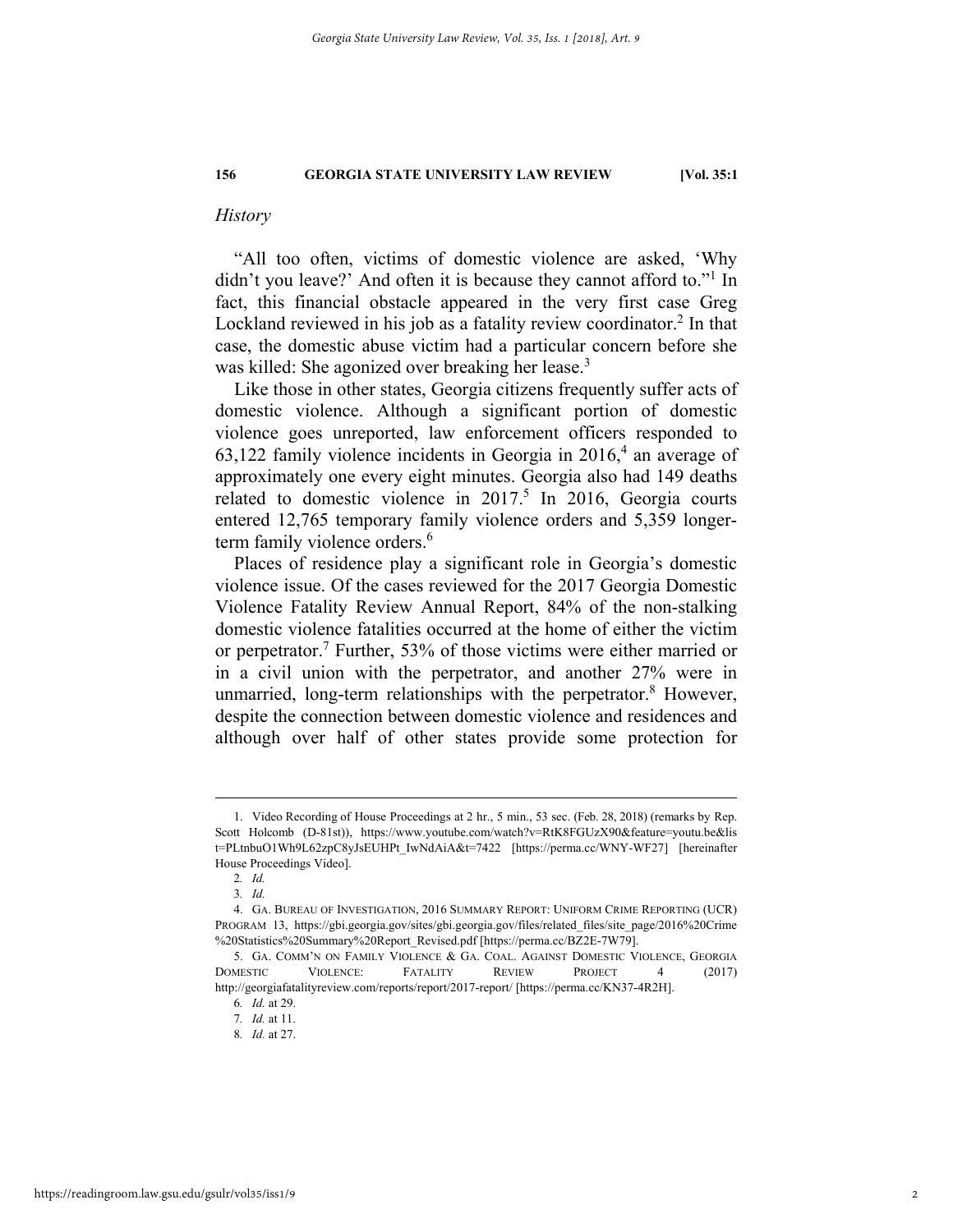domestic abuse victims related to rental agreements,<sup>9</sup> Georgia has historically provided no such protection.

Legislation allowing a domestic abuse victim to break a lease without an early termination penalty first appeared during the 2017 legislative session.10 Representative Scott Holcomb (D-81st) filed that bill after reviewing similar laws in other states and recalling that the Georgia law allowed only reassigned active duty service members to break their lease without early termination penalties.<sup>11</sup> While serving as an Army officer, Representative Holcomb was allowed to break his lease when the Army changed his assignment from Fort Stewart to Fort McPherson.<sup>12</sup> Representative Holcomb felt strongly that domestic abuse victims should receive the same protection.13 Although Representative Holcomb's bill did not get very far, it did allow all realtors and apartment associations to provide feedback related to the bill, creating a bill supported by all relevant stakeholders.14

# *Bill Tracking of House Bill 834*

# *Consideration and Passage by the House*

Representatives Mandi Ballinger (R-23rd), Beth Beskin (R-54th), Shaw Blackmon (R-146th), Scott Hilton (R-95th), John Corbett (R-174th), and Katie Dempsey (R-13th) sponsored House Bill (HB) 834 in the House.<sup>15</sup> The House read the bill for the first time on February 6, 2018, and the Speaker of the House, Representative David Ralston (R-7th), committed the bill to the House Judiciary Committee.16 The House read the bill for the second time on February 7, 2018.<sup>17</sup> On February 22, 2018, the House Judiciary

 <sup>9.</sup> Telephone Interview with Rep. Scott Holcomb (D-81st) at 3 min., 30 sec. (May 31, 2018) (on file with Georgia State University Law Review) [hereinafter Holcomb Interview].

 <sup>10.</sup> HB 281, as introduced, 2017 Ga. Gen. Assemb.

 <sup>11.</sup> O.C.G.A. § 44-7-22 (2018); Holcomb Interview, *supra* note 9, at 4 min., 17 sec.

 <sup>12.</sup> Holcomb Interview, *supra* note 9, at 23 min., 41 sec.

<sup>13</sup>*. Id.* at 24 min., 13 sec.

<sup>14</sup>*. Id.* at 5 min., 38 sec.

 <sup>15.</sup> HB 834, as introduced, 2018 Ga. Gen. Assemb.

 <sup>16.</sup> State of Georgia Final Composite Status Sheet, HB 834, May 10, 2018.

<sup>17</sup>*. Id.*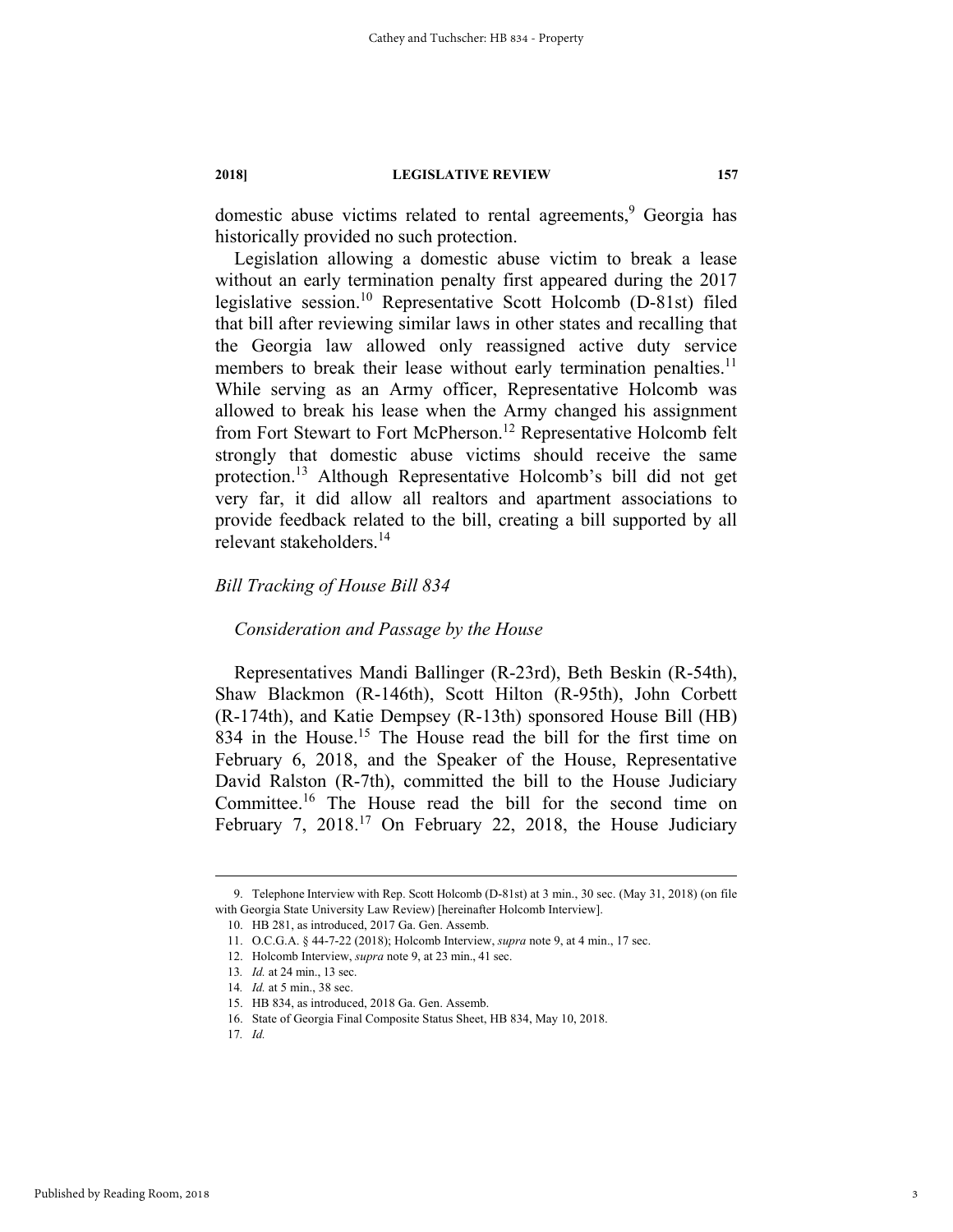Committee amended the bill in part and favorably reported the bill by Committee substitute.18

The Committee substitute, while keeping most of HB 834's language, amended the bill by wholesale adopting the language of two other proposed bills and adding other language.<sup>19</sup> First, using the language from HB 883, the amendment included a new Section 1 in lines 13 through  $32.^{20}$  This language amended subsections (b) and (c) of Code section 19-13-3.21 The amendment added language to subsection (b) in lines 22 through 24, which provided that temporary protective orders protecting victims from family violence "shall remain in effect until the court issues an order dismissing such order or a hearing as set forth in subsection (c) of this Code section, whichever occurs first." $22$  In subsection (c), the amendment extended the time to hold a hearing after the filing of a petition from thirty to forty-five days.<sup>23</sup> Second, the Committee substitute modified HB 834's then-existing language to mirror the language of the Committee substitute to HB 745, which was Representative Scott Holcomb's (D-81st) proposed bill which would allow domestic abuse victims to break leases without early termination penalties. $24$ Accordingly, tracking the language of HB 834 requires tracking the language of HB 745.

Representatives Holcomb, Ballinger, Mary Margaret Oliver (D-82nd), Richard Smith (R-134th), Trey Kelley (R-16th), and Robert Trammel (D-132nd) sponsored HB 745 in the House.<sup>25</sup> The House read HB 745 for the first time on January 25, 2018, and the bill was committed to the House Judiciary Committee.<sup>26</sup> The House read HB 745 for the second time on January 29, 2018.<sup>27</sup> On February

 <sup>18</sup>*. Id.*

<sup>19</sup>*. See generally* HB 834 (HCS), 2018 Ga. Gen. Assemb.

 <sup>20.</sup> HB 834 (HCS), § 1, pp. 1–2, ll. 13–32, 2018 Ga. Gen. Assemb.; HB 883, as introduced, § 1, pp. 1–2, ll. 9–28, 2018 Ga. Gen. Assemb.

<sup>21</sup>*. Id.* § 1, p. 1, ll. 13–16.

<sup>22</sup>*. Id.* § 1, p. 1, ll. 22–24.

<sup>23</sup>*. Id.* § 1, p. 2, ll. 26, 29, 31.

<sup>24</sup>*. Compare* HB 834 (HCS) §§ 3–4, pp. 3–5, ll. 76–138, 2018 Ga. Gen. Assemb., *with* HB 745 (HCS), § 2-3, pp. 2–4, ll. 52–114, 2018 Ga. Gen. Assemb.

 <sup>25.</sup> Georgia General Assembly, HB 834, Bill Tracking, http://www.legis.ga.gov/legislation/en-US/Display/20172018/HB/834 [https://perma.cc/V9PU-KAU8] [hereinafter HB 834 Bill Tracking].

 <sup>26.</sup> State of Georgia Final Composite Status Sheet, HB 834, May 10, 2018.

<sup>27</sup>*. Id.*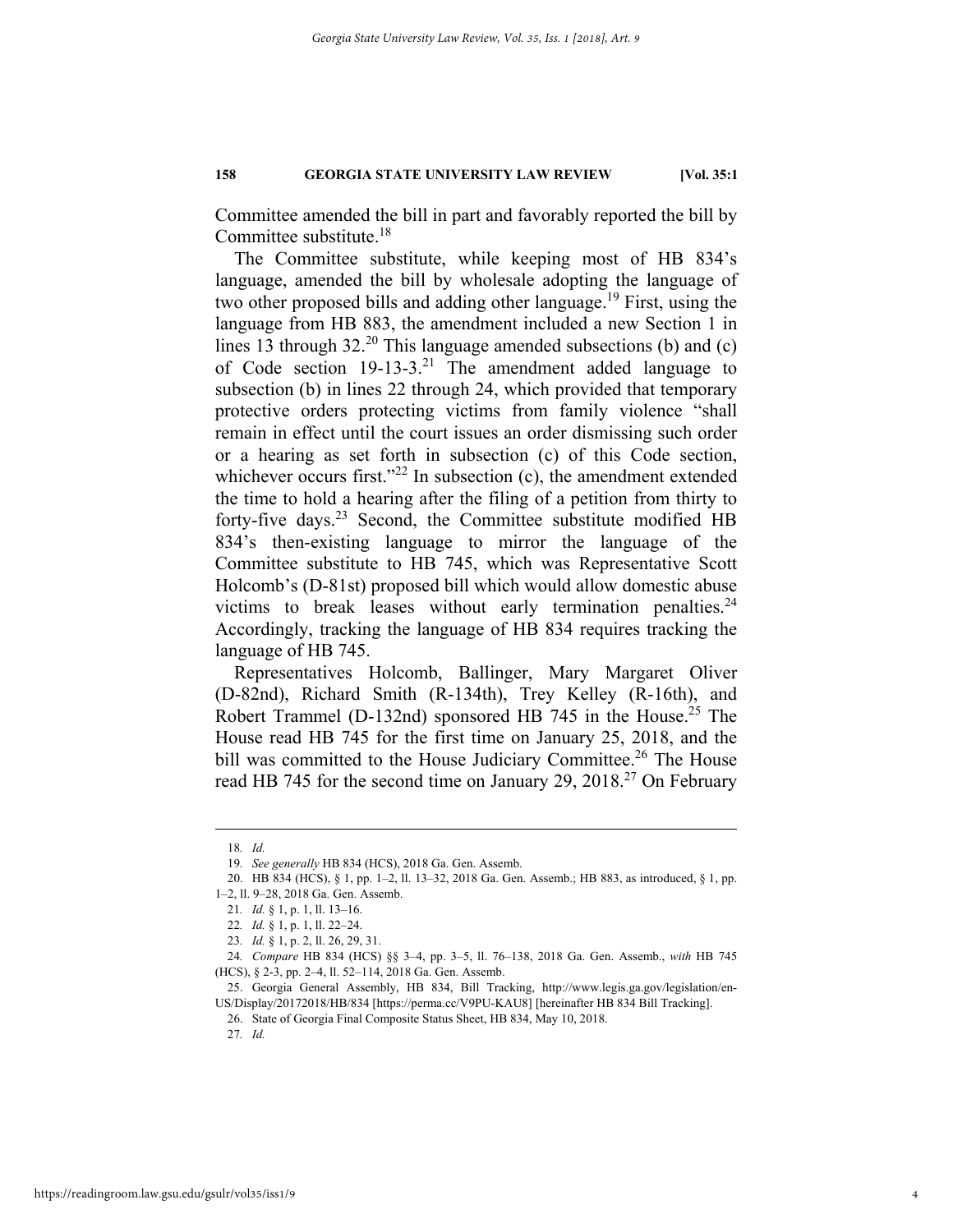15, 2018, the House Judiciary Committee amended HB 745 in part and favorably reported the bill by Committee substitute.<sup>28</sup>

The Committee substitute for HB 745 modified the definition of civil family violence orders under subsection (a)(1) of the proposed new Code section by splitting such orders into two categories: (1) those in which "the respondent was present or had notice of the hearing that resulted in the issuance of such order" in lines 16 through 18 and (2) "ex parte temporary protective order[s]."<sup>29</sup> The Committee substitute required that ex parte temporary protective orders be "accompanied by a police report showing a basis for such order" in lines 19 through 21 in order to fit the statutory definition of civil family violence order and to provide notice to landlords under subsection  $(c)$ .<sup>30</sup>

The Committee substitute for HB 745 included the word "residential" in the descriptions of which rental or lease agreements tenants could terminate under subsection (b), and which real estate rental or lease agreements the Code section applied to under subsection  $(e)$ .<sup>31</sup> Additionally, the Committee substitute added "his or her minor child" to the parties whose protection under a family violence order would allow termination under subsections (b)(1) and  $(2).^{32}$ 

The Committee substitute for HB 745 created two additional sections: one which modified subsections (b) and (c) of Code section 44-7-33 and one which modified subsection (a) of Code section 44-7-34.<sup>33</sup> The House read HB 834 for the third time on February 28, 2018.<sup>34</sup> The House passed the Committee substitute of HB 834 on February 28, 2018, by a vote of 166 to 0.<sup>35</sup>

 <sup>28</sup>*. Id.*

 <sup>29.</sup> HB 745 (HCS), § 1, p. 1, ll. 16–18, 2018 Ga. Gen. Assemb.

<sup>30</sup>*. Id.* § 1, p. 1, ll. 19–21.

<sup>31</sup>*. Id.* § 1, p. 2, ll. 28, 38, 48.

<sup>32</sup>*. Id.* § 1, p. 2, ll. 31–32.

<sup>33</sup>*. Id.* § 2, pp. 2–4, ll. 52–114.

 <sup>34.</sup> State of Georgia Final Composite Status Sheet, HB 834, May 10, 2018.

 <sup>35.</sup> HB 834 Bill Tracking, *supra* note 25.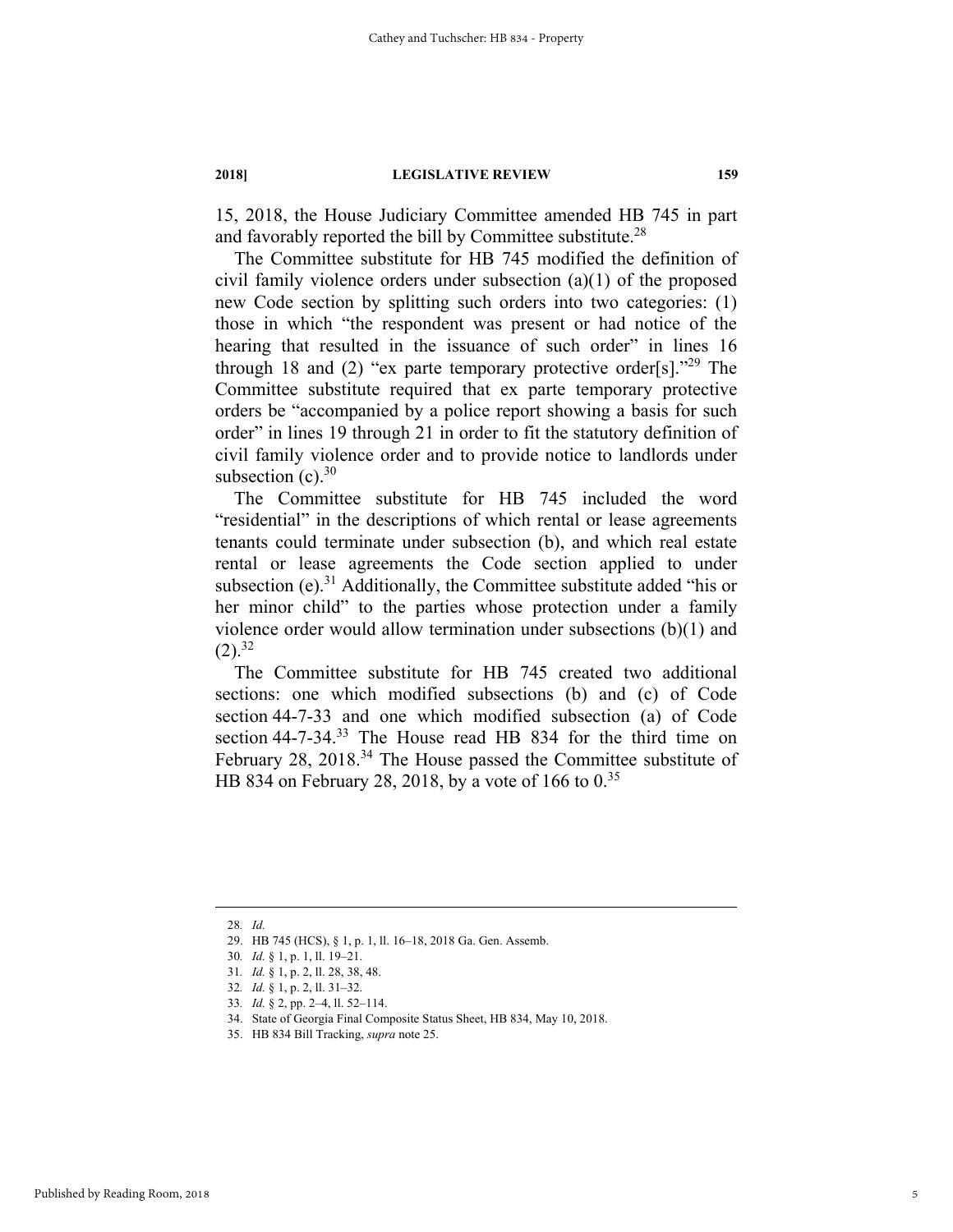# *Consideration and Passage by the Senate*

Senator Jesse Stone (R-23rd) sponsored HB 834 in the Senate.<sup>36</sup> The Senate first read HB 834 on March 1, 2018.<sup>37</sup> Lieutenant Governor Casey Cagle (R) assigned the bill to the Senate Committee on Economic Development and Tourism,<sup>38</sup> which made a number of amendments to the bill<sup>39</sup>—many of which came directly from SB 443.40

The Committee substitute for HB 834 added "before and after a tenancy" to the language related to the listing of damages to the bill's preamble in lines 9 through 10; added "return of security deposit, grounds for retention of part, delivery of statement and sum due to tenant, unclaimed deposit, court determination of disposition and deposit, and remedies for landlord's noncompliance with article, respectively" to Section 3's preamble in lines 80 through 83; and added new language that modified Code section 44-7-33(a) by replacing "the" with "such" in reference to the list of existing damages in lines 88 and 91.<sup>41</sup> The Committee substitute added language modifying Code section 44-7-33(b)(1) by adding "upon request" to the tenant's right to inspect in line 98; adding "the premises" to what the tenant has the right to inspect in lines 98 through 99; removing "at the landlord's discretion" from the tenant's presence at the time of the inspection in line 102; and removing a modification to Code section 44-7-33(b)(2) by removing "not to exceed seven days" in line 111 as a limit on the reasonable time in which landlords shall inspect the premises after discovering it had been abandoned.42

The Committee substitute added language modifying Code section 44-7-33(c), which provides the conditions in which a tenant has only a limited right to recover a security deposit, by including the condition that the tenant "is present for the inspection of the premises after vacancy and signs the landlord's final damage list" and

 <sup>36</sup>*. Id.*

 <sup>37.</sup> State of Georgia Final Composite Status Sheet, HB 834, May 10, 2018.

<sup>38</sup>*. Id.*

<sup>39</sup>*. See generally* HB 834 (SCS), 2018 Ga. Gen. Assemb.

<sup>40</sup>*. See generally id.*

 <sup>41.</sup> HB 834 (SCS), §§ 1, 3, pp. 1–3, ll. 9–10, 80–83, 88, 91, 2018 Ga. Gen. Assemb.

 <sup>42.</sup> HB 834 (SCS), § 3, p. 4, ll. 98–99, 102, 111, 2018 Ga. Gen. Assemb.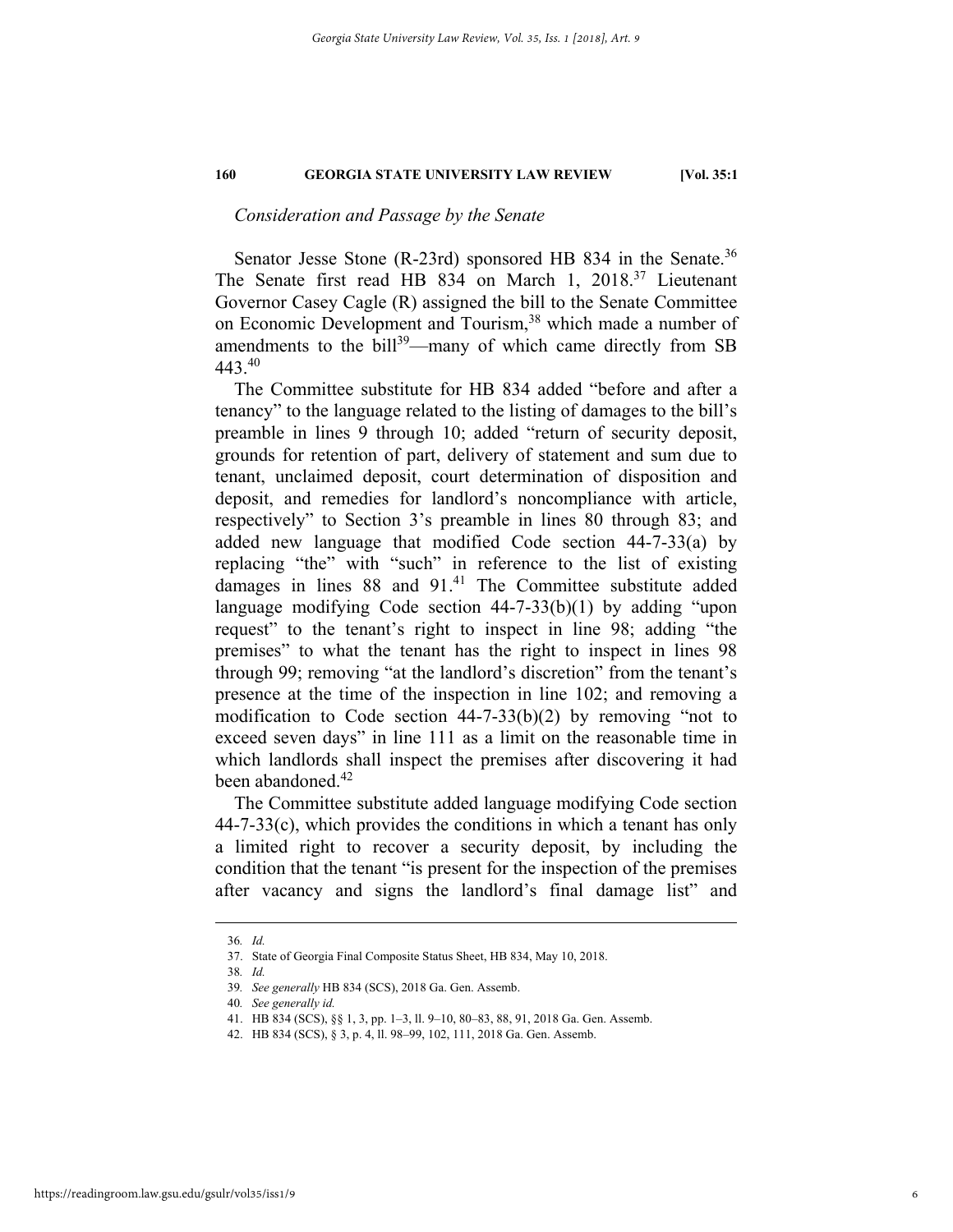removing the condition of "[failing] to sign a list" in lines 119 through 121.43 The Committee substitute also added the following language:

A tenant who did not inspect the premises after vacancy or was not present for the landlord's inspection of the premises after vacancy and, in either case, did not request a copy of the landlord's final damage list shall have the right to dispute the damages assessed by the landlord.<sup>44</sup>

The Committee substitute amended language modifying Code section 44-7-34(a) by replacing "[e]xcept as otherwise provided in the article, within one month" with "[w]ithin 30 days"; by replacing "the termination of the residential lease or the surrender and acceptance" with "obtaining possession"; by adding "as provided in subsection (b) of Code section 44-7-33"; and by removing "whichever occurs last".<sup>45</sup> The Committee substitute also replaced "listing" with "identifying"; added "which shall include the comprehensive list of damages prepared as required by Code section 44-7-33"; removed "such damages shall be listed as provided in Code section 44-7-33"; and replaced "the" with "such" related to the statement of reasons the landlord retained the security deposit.<sup>46</sup> The Committee substitute also added language incorporating, but not modifying, Code section 44-7-34(b) and language modifying Code section 44-7-35.<sup>47</sup>

The Senate read the bill for the third time on March 27, 2018.<sup>48</sup> Senators Blake Tillery (R-19th), Matt Brass (R-28th), Elena Parent (D-42nd), Jennifer Jordan (D-6th), William Ligon, Jr. (R-3rd), Greg Kirk (R-13th), John Kennedy (R-18th), Bill Cowsert (R-46th), and Kay Kirkpatrick (R-32nd) offered a floor amendment that replaced the thirty day window referred to lines 27, 30, and 32 with forty-five days.49 The floor amendment also added the following after line 33: "(d) If the Court finds a party is avoiding service to delay a hearing,

 <sup>43</sup>*. Id.* § 3, p. 4, ll. 119–21.

<sup>44</sup>*. Id.* § 3, p. 4, ll. 124–27.

<sup>45</sup>*. Id.* § 3, p. 4, ll. 129–30, 131–32.

<sup>46</sup>*. Id.* § 3, p. 5, ll. 138, 139–40, 141–42, 144.

<sup>47</sup>*. Id.* § 3, pp. 5–6, ll. 154–58, 159–79.

 <sup>48.</sup> State of Georgia Final Composite Status Sheet, HB 834, May 10, 2018.

 <sup>49.</sup> HB 834 (SFA), 2018 Ga. Gen. Assemb.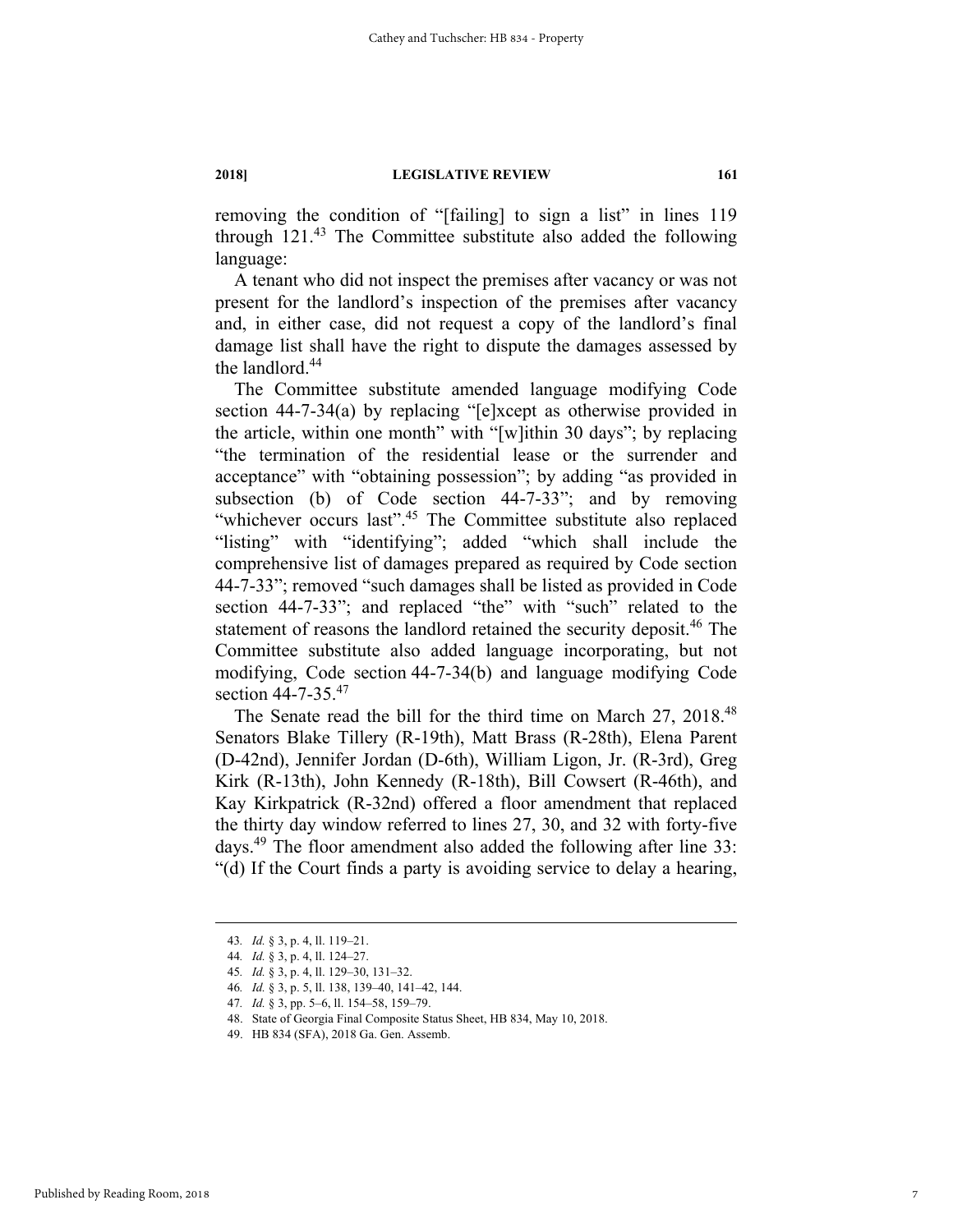the Court may delay dismissal of the petition for an additional 30 days." $50$ 

The Senate adopted the amendment and passed the Committee substitute of HB 834 on March 27, 2018 by a vote of 54 to  $0.51$  The Senate transmitted the bill to the House on February 28, 2018<sup>52</sup> The House agreed to the Senate's version of the bill, as amended, on March 29, 2018, by a vote of 166 to  $0.53$  The House sent the bill to Governor Nathan Deal (R) on April 5, 2018. Governor Deal signed the bill into law on April 8, 2018, and the bill became effective on July 1, 2018.<sup>54</sup>

# *The Act*

The Act amends the following portions of the Official Code of Georgia Annotated: Article I of Chapter 13 of Title 19, relating to the petition for relief from family violence and any related hearings; and Chapter 7 of Title 44, relating to landlord and tenant.<sup>55</sup> The overall purpose of the Act is to allow victims of family violence to terminate a lease without penalty when a family violence protective order has been issued.56

#### *Section 1*

Section 1 of the Act amends subsection (b) of Code section 19-13-3, which provides that upon the filing of a verified petition supported by probable cause exists that family violence has occurred and may occur in the future, a court may issue a temporary relief ex parte order as it deems necessary to protect the petitioner.<sup>57</sup> The Act adds additional language providing that the ex parte order will remain in effect until the court issues another order dismissing the ex parte order or a hearing takes place in which the petitioner proves the

 <sup>50</sup>*. Id.*

 <sup>51.</sup> HB 834 Bill Tracking, *supra* note 25.

<sup>52</sup>*. Id.*

<sup>53</sup>*. Id.*

 <sup>54.</sup> State of Georgia Final Composite Status Sheet, HB 834, May 10, 2018.

 <sup>55. 2018</sup> Ga. Laws 969, §§ 1−2, at 969–70.

 <sup>56. 2018</sup> Ga. Laws 969, § 2, at 970.

 <sup>57. 2018</sup> Ga. Laws 969, §1, at 969.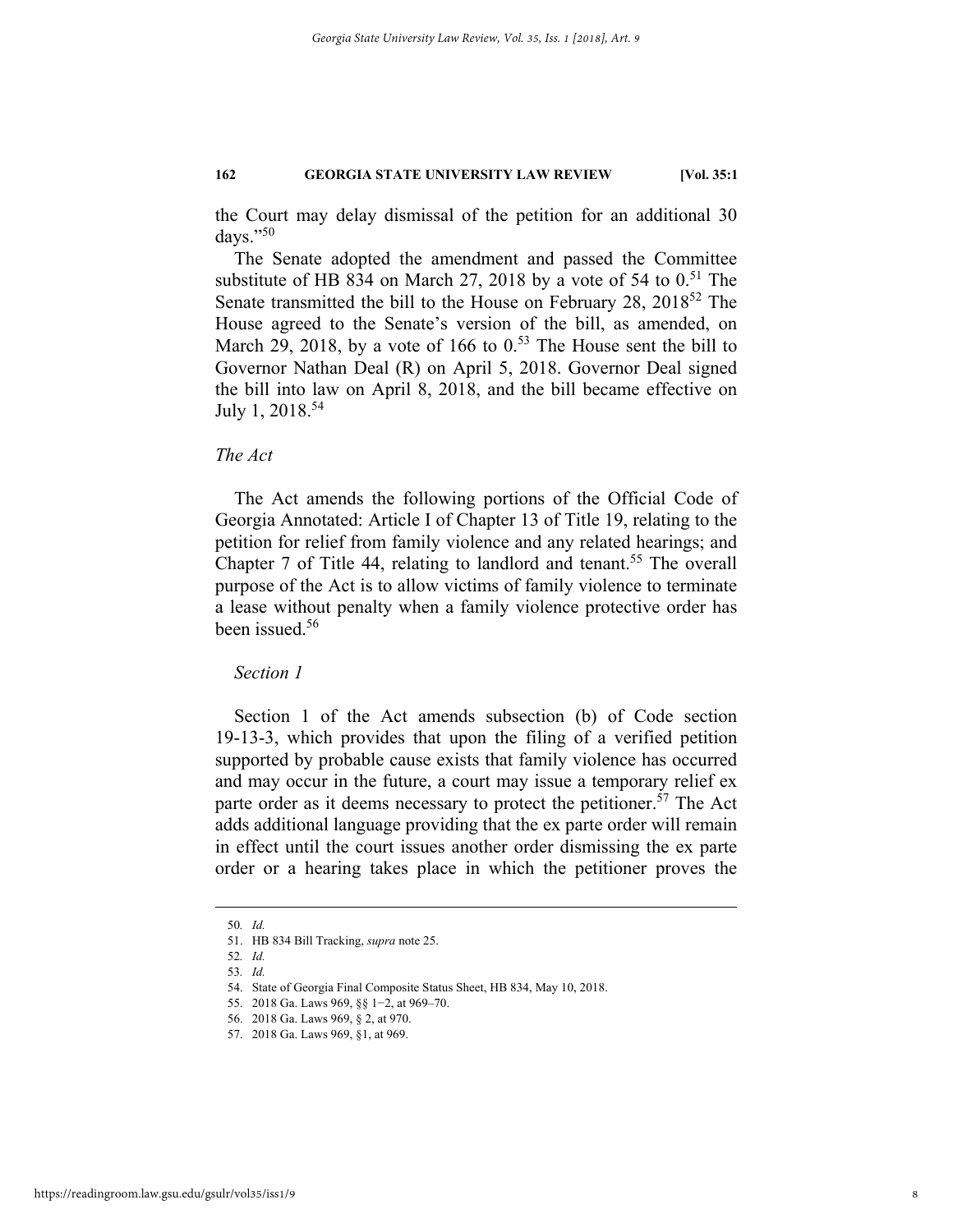allegations of family violence by a preponderance of the evidence, as set forth in subsection (c) of Code section 19-13-3.<sup>58</sup>

Section 1 of the Act adds clarifying language to subsection (c) of Code section 19-13-3, which sets forth that within ten days of filing the petition, or as soon as practical thereafter, no later than thirty days after filing the petition, there must be a hearing in which the petitioner proves the allegations asserted in the petition.<sup>59</sup> The Act changes "in no case" to "not" later than thirty days and adds clarifying language to the last sentence of subsection (c), which provides that if a hearing is not held within thirty days "of the filing of the petition," the petition stands dismissed.<sup>60</sup> Lastly, Section 1 of the Act adds subsection (d) to Code section 19-13-3, providing, "[i]f a Court finds a party is avoiding service to delay a hearing, the Court may delay dismissal of the petition for an additional 30 days."<sup>61</sup>

# *Section 2*

Section 2 of the Act adds a new Code section to Chapter 7 of Title 44 of the Official Code of Georgia Annotated, relating to landlord and tenant. $62$  In subsection (a), the Act offers definitions for the following terms: "civil family violence order," "criminal family violence order," and "family violence."63 Subsection (b) operates to allow a tenant to terminate a residential lease agreement effective thirty days after providing the landlord with a written notice of termination when either a civil family violence order or a criminal family violence order is issued. $64$  Subsection (c) requires that the notice to the landlord be accompanied by the protective order in addition to a police report when the protective order is an ex parte temporary order.<sup>65</sup>

Subsection (d) allows the tenant to remain in the subject real estate until the termination is effective and requires the tenant to pay for all

62. 2018 Ga. Laws 969, § 2, at 970.

 <sup>58</sup>*. Id.*

<sup>59</sup>*. Id.* at 969–70*.*

<sup>60</sup>*. Id.* at 970. 61*. Id.*

<sup>63</sup>*. Id.*

<sup>64</sup>*. Id.*

<sup>65</sup>*. Id.*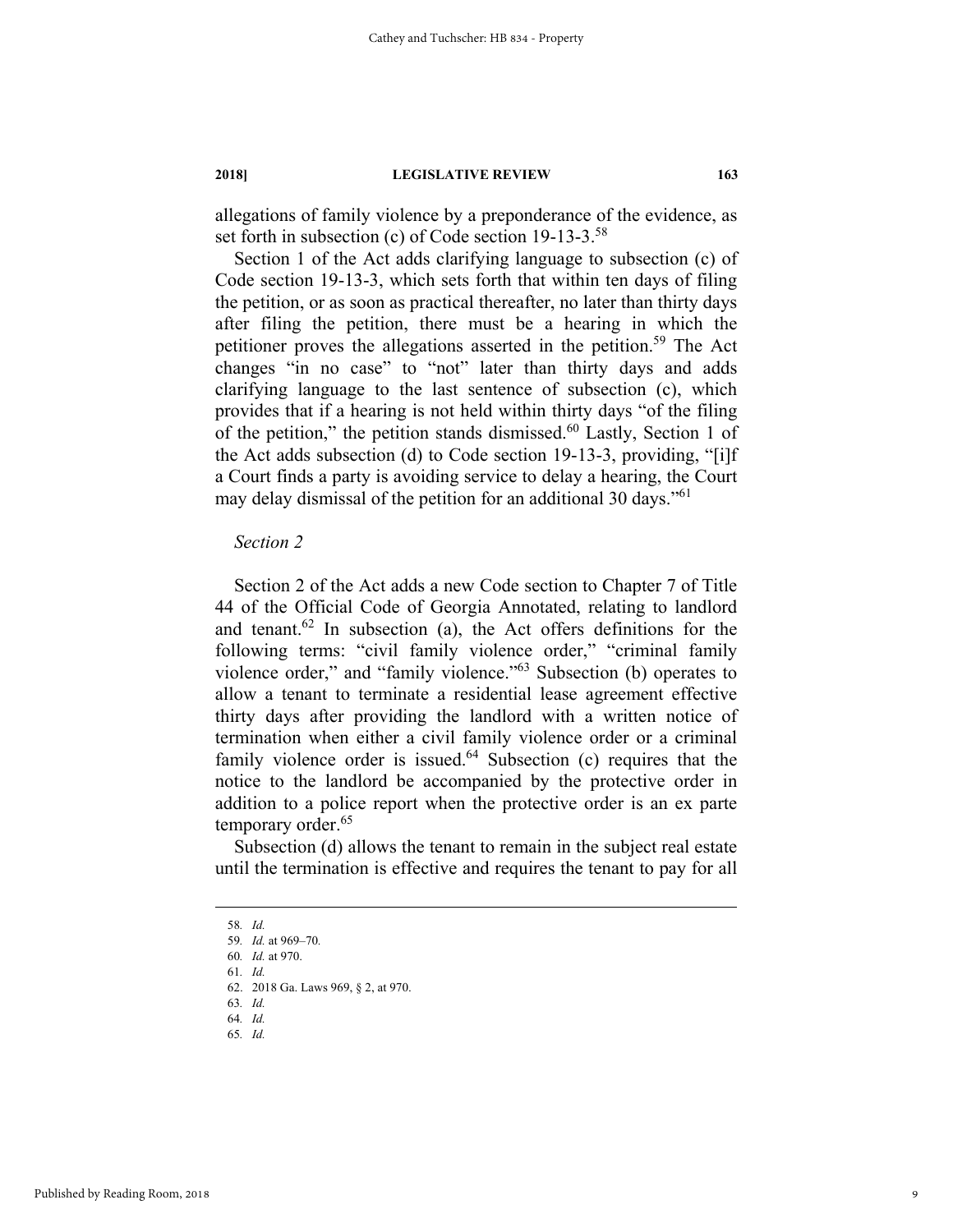rent due for the duration of tenancy.<sup>66</sup> Subsection (d), however, specifically states that the tenant will not be liable for any fees, rent, or damages due to the early termination of the tenancy under the terms of this Code section.<sup>67</sup> Finally, subsection (d) provides that, notwithstanding any provisions to the contrary, if the tenant terminates the lease under this Code section fourteen or more days prior to occupancy, no damages or penalties can be charged.<sup>68</sup>

Subsection (e) of Section 2 specifically provides that the Code section cannot be waived, despite any agreements of the parties to the contrary.69 Furthermore, the provisions take effect for all residential lease agreements entered into after July 1, 2018, and for renewals, modifications, or extensions of agreements already in effect.<sup>70</sup>

# *Section 3*

Section 3 of the Act further amends Chapter 7 of Title 44 by revising Code sections 44-7-33 through 44-7-34, relating to landlord and tenant, and the return of any applicable security deposits upon the termination of a lease agreement.<sup>71</sup> The Act divides subsection (b) of Code section 44-7-33 into subsections (b)(1) and (b)(2).<sup>72</sup> Subsection  $(b)(1)$  provides that either a landlord or an agent must inspect the property within three business days after the tenant vacates. The revision offers more specificity in changing the language throughout from the "date of the termination of occupancy" to "termination of the residential lease and vacation of the premises or the surrender and acceptance of the premises." Subsection (b)(1) also now requires that a tenant request the right to inspect the list of damages to the premises, and the premises itself, within five business days instead of the previous unconditional right.<sup>73</sup> Finally, subsection (b)(1) specifies that the signing of the list of damages by the landlord

 <sup>66</sup>*. Id.*

<sup>67</sup>*. Id.*

 <sup>68. 2018</sup> Ga. Laws 969, § 2, at 971.

<sup>69</sup>*. Id.*

<sup>70</sup>*. Id.*

 <sup>71. 2018</sup> Ga. Laws 969, § 3, at 971. The revisions also change "he" to "he or she" and "his" to "his or her" throughout the affected Code sections. *Id.* Revisions to subsection (a) are not substantive in nature and merely offer clarifying language in respect to lists of damaged items.

<sup>72</sup>*. Id.* at 971−72.

<sup>73</sup>*. Id.* at 971.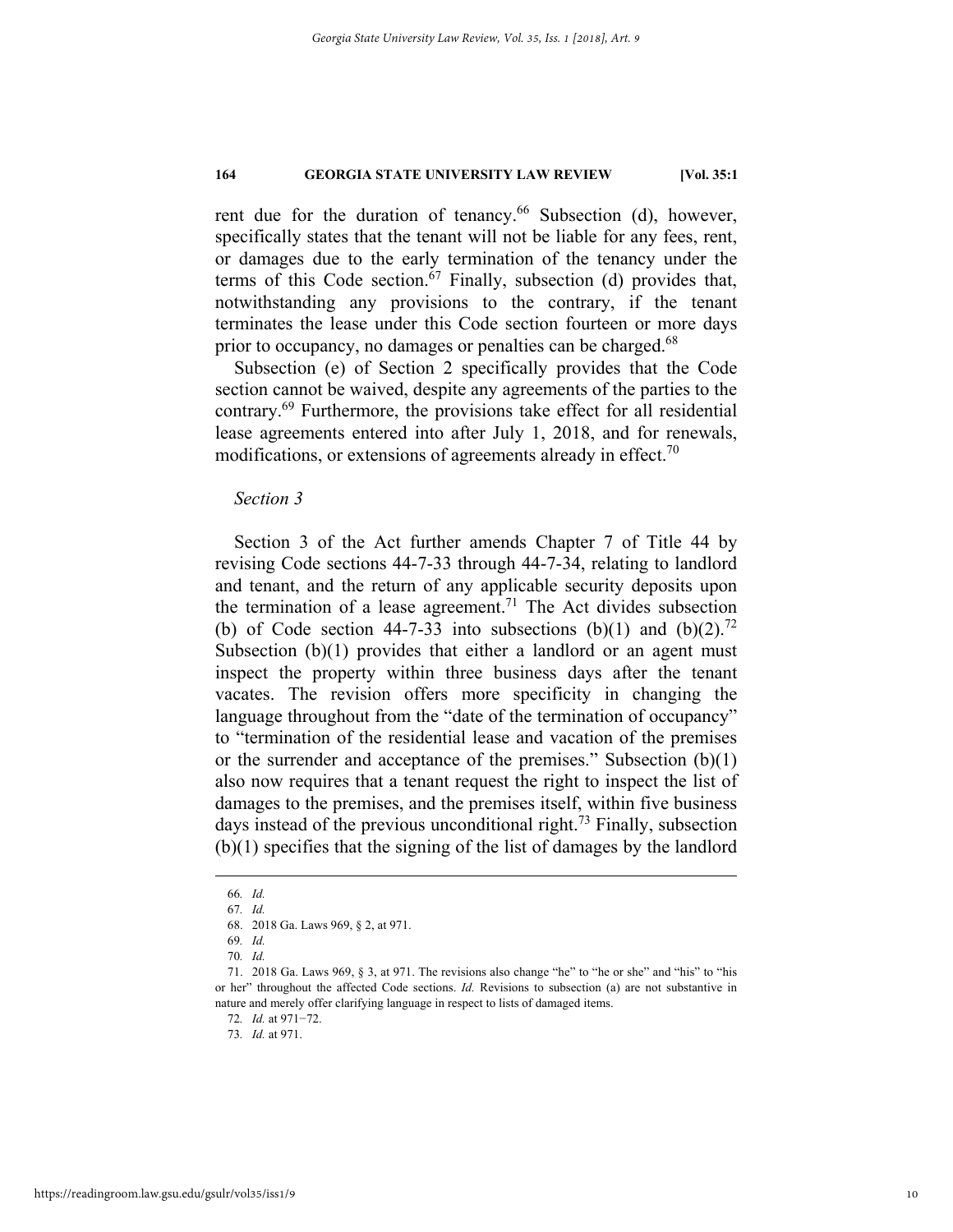and the tenant shall serve as evidence of the list's accuracy only when the tenant is present with the landlord at the time of inspection.74

Subsection (b)(2) of Code section 44-7-33 makes the landlord's duty to inspect the premises mandatory instead of optional.<sup>75</sup> The Act requires the compilation of a comprehensive list of damages and corresponding dollar amounts, which will serve as the basis for retaining the tenant's security deposit when the tenant vacates the premises without notifying the landlord.<sup>76</sup>

The Act amends subsection (c) to conform with the requirement that the tenant be present with the landlord during the final inspection for the tenant's signature on the list of damages to serve as his or her assent to those damages, thereby preventing the tenant from later objecting.<sup>77</sup> The Act adds language to subsection (c) which clarifies that if a tenant did not inspect the premises after vacancy, or was not present for the landlord's inspection, and did not request a copy of the landlord's final damage list, the tenant shall have the right to dispute any damages.<sup>78</sup>

The Act amends subsection (a) of Code section 44-7-34 by requiring the landlord to furnish to the tenant the comprehensive list of damages now required by Code section 44-7-33 when retaining any part of the tenant's security deposit.<sup>79</sup> The Act also amends subsection (a) by changing the time frame in which the landlord must return the security deposit from one month to thirty days, and clarifies that the thirty days begins on the day the landlord obtains possession of the premises.80

Section 3 of the Act amends Code section 44-7-35 by dividing subsection (a) into three subparts. $81$  The substantive addition appears in subpart (3), as part of the new requirement that landlords compile a final damages list, as required by subsection (b) of Code section

 <sup>74</sup>*. Id.*

 <sup>75. 2018</sup> Ga. Laws 969, § 3, at 971−72.

<sup>76</sup>*. Id.* at 971. Subsection (b)(1) also offers clarifying language, changing "terminates occupancy" to "vacates or surrenders the premises." *Id.*

<sup>77</sup>*. Id.* at 972.

<sup>78</sup>*. Id.*

<sup>79</sup>*. Id.*

 <sup>80. 2018</sup> Ga. Laws 969, § 3, at 972.

<sup>81</sup>*. Id.* at 973.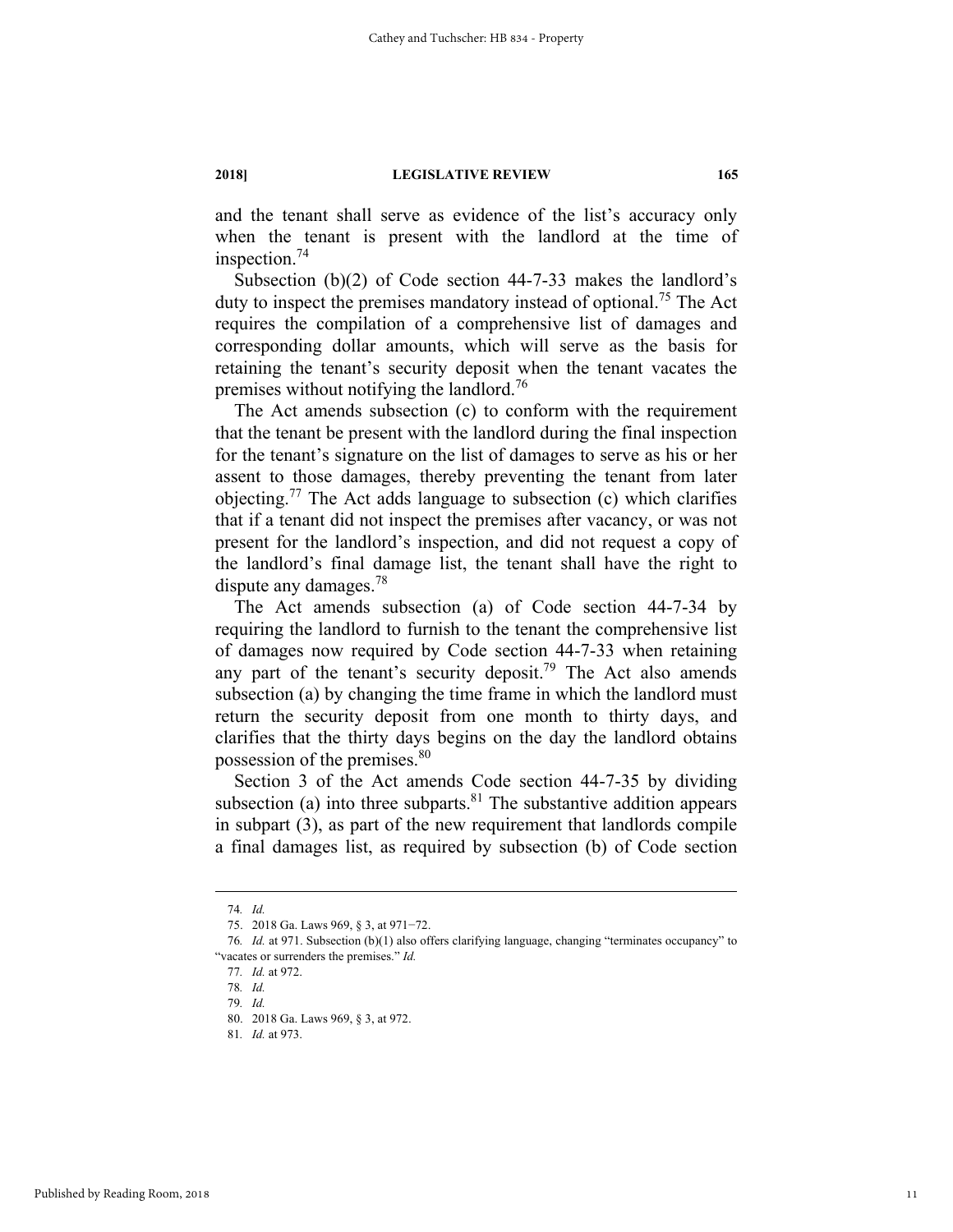44-7-33.<sup>82</sup> Subsection (a)(3) adds that the landlord shall not be entitled to retain any portion of the security deposit if this final damages list is not compiled and made available to the tenant.<sup>83</sup>

# *Analysis*

# *The Expansion of Domestic Abuse Protections in Georgia*

The Act serves a critical function in expanding protections for domestic abuse victims by allowing those victims to terminate their leases and relocate. Previously, Georgia was one of thirty-seven states that permitted the courts to exclude a domestic violence abuser from a residence and grant sole possession to the survivor.<sup>84</sup> Alternatively, under Georgia law an abuser may be required to assist in providing alternative housing arrangements for the survivor in certain situations.85 However, in returning to the previously cohabited residence or one an abuser assisted in obtaining, a survivor is left vulnerable simply because the abuser has knowledge of survivor's whereabouts when at home.<sup>86</sup> In essence, the inability to relocate anonymously due to penalties for early termination of a lease puts survivors in grave danger.

While eighteen states have laws permitting survivors to change the locks on a residence, the overwhelming majority of states have enacted laws that go a step further and allow for the anonymity of survivors through confidentiality of housing records, voter registration, or address confidentiality programs.87 Previously lacking any housing laws that would specifically protect the residential anonymity of survivors, Georgia now joins twenty-seven other states

 <sup>82</sup>*. Id.* The Act made non-substantive additions, specifically updating the language with the new Code sections. *Id.*

<sup>83</sup>*. Id.*

 <sup>84.</sup> Letter from Karlo Ng to Advocates (Dec. 2016) *in* NAT'L HOUS. LAW PROJECT, HOUSING RIGHTS OF DOMESTIC VIOLENCE SURVIVORS: A STATE AND LOCAL LAW COMPENDIUM (2016) [hereinafter Letter from Karlo Ng].

 <sup>85.</sup> O.C.G.A. §19-13-4 (2018); NAT'L HOUS. LAW PROJECT, HOUSING RIGHTS OF DOMESTIC VIOLENCE SURVIVORS: A STATE AND LOCAL LAW COMPENDIUM 80 (2016).

 <sup>86.</sup> Video Recording of House Judiciary Committee Meeting at 27 min., 5 sec. (Feb. 15, 2018 (remarks by Chairman Wendell Willard (R-51st)), https://livestream.com/accounts/19771794/ events/7993570/videos/170289493 [https://perma.cc/45CJ-7NL6] [hereinafter House Judiciary Committee Meeting Video].

<sup>87</sup>*. See* Letter from Karlo Ng, *supra* note 84.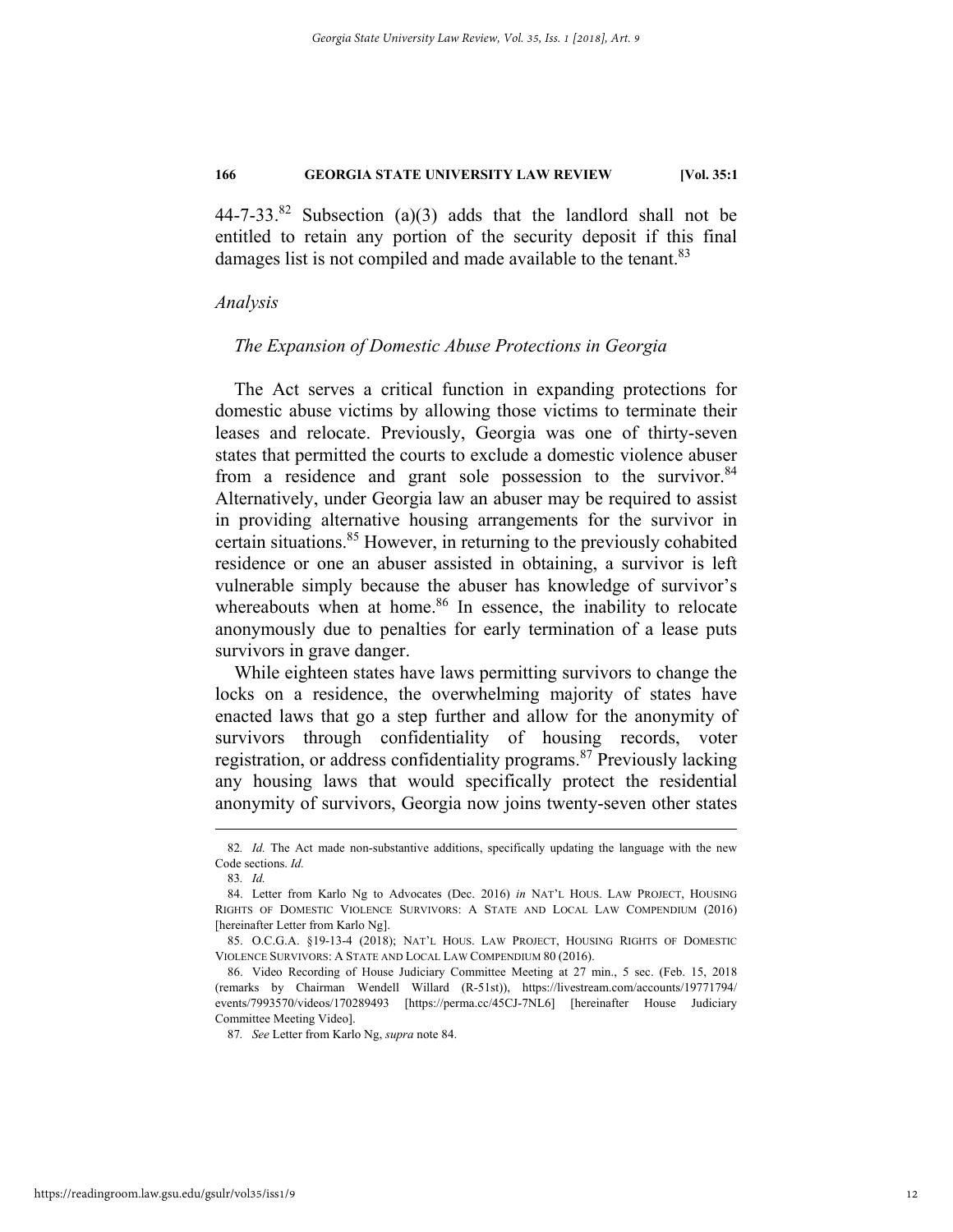with early lease termination laws that will, at a minimum, allow survivors to relocate without facing the additional financial burden of early lease termination penalties.<sup>88</sup> The Act sets forth a significant change in Georgia law by allowing survivors to "retreat from the situation and find shelter in a location without that initial financial burden."89 The Act provides survivors an opportunity to avoid the dilemma between personal or financial safety.

# *Preventing Abuse of Early Lease Termination*

In evaluating the potential harm to landlords, Georgia legislators looked to already-enacted provisions that allow for active military to terminate residential leases without penalty for guidance.<sup>90</sup> In proposing legislation, Representative Scott Holcomb (D-81st) looked to these provisions as precedent. $91$  The distinction between the two situations, however, lies in the advance notice provided to landlords when contracting with active military—a notice that landlords do not receive when contracting with those who are or become domestic abuse survivors. $92$  Despite this lack of precontractual notice, the lease termination's thirty-day notice requirement offers a safeguard in providing landlords with the notice required to mitigate losses and secure future tenants prior to any loss in future rents. $93$  In this sense, the only thing being waived is the early termination penalty, and landlords may, in many circumstances, not be harmed if they are able to secure another tenant.<sup>94</sup>

Representative Holcomb, moved by the heart-wrenching stories he had encountered, first proposed new legislation in 2017 to protect domestic abuse victims. $95$  Painting with broad strokes, the unsuccessful proposed legislation was largely meant to start discussions with the housing industry to mold future legislation that

 <sup>88</sup>*. See* 2018 Ga. Laws 969, § 1, at 969; Letter from Karlo Ng, *supra* note 84.

 <sup>89.</sup> House Judiciary Committee Meeting Video, *supra* note 86, at 27 min., 28 sec. (remarks by Rep. Andrew J. Welch (R-110th)).

<sup>90</sup>*. Id.* at 32 min., 3 sec. (remarks by Chairman Wendell Willard (R-51st)).

<sup>91</sup>*. See* Holcomb Interview, *supra* note 9, at 3 min., 30 sec.

 <sup>92.</sup> House Judiciary Committee Meeting Video, *supra* note 86.

<sup>93</sup>*. Id.* at 33 min., 46 sec. (remarks by Rep. Scott Holcomb (D-81st)).

<sup>94</sup>*. Id.*

 <sup>95.</sup> Video Recording of House Proceedings, *supra* note 1; *see also* HB 281, as introduced, 2017 Ga. Gen. Assemb.